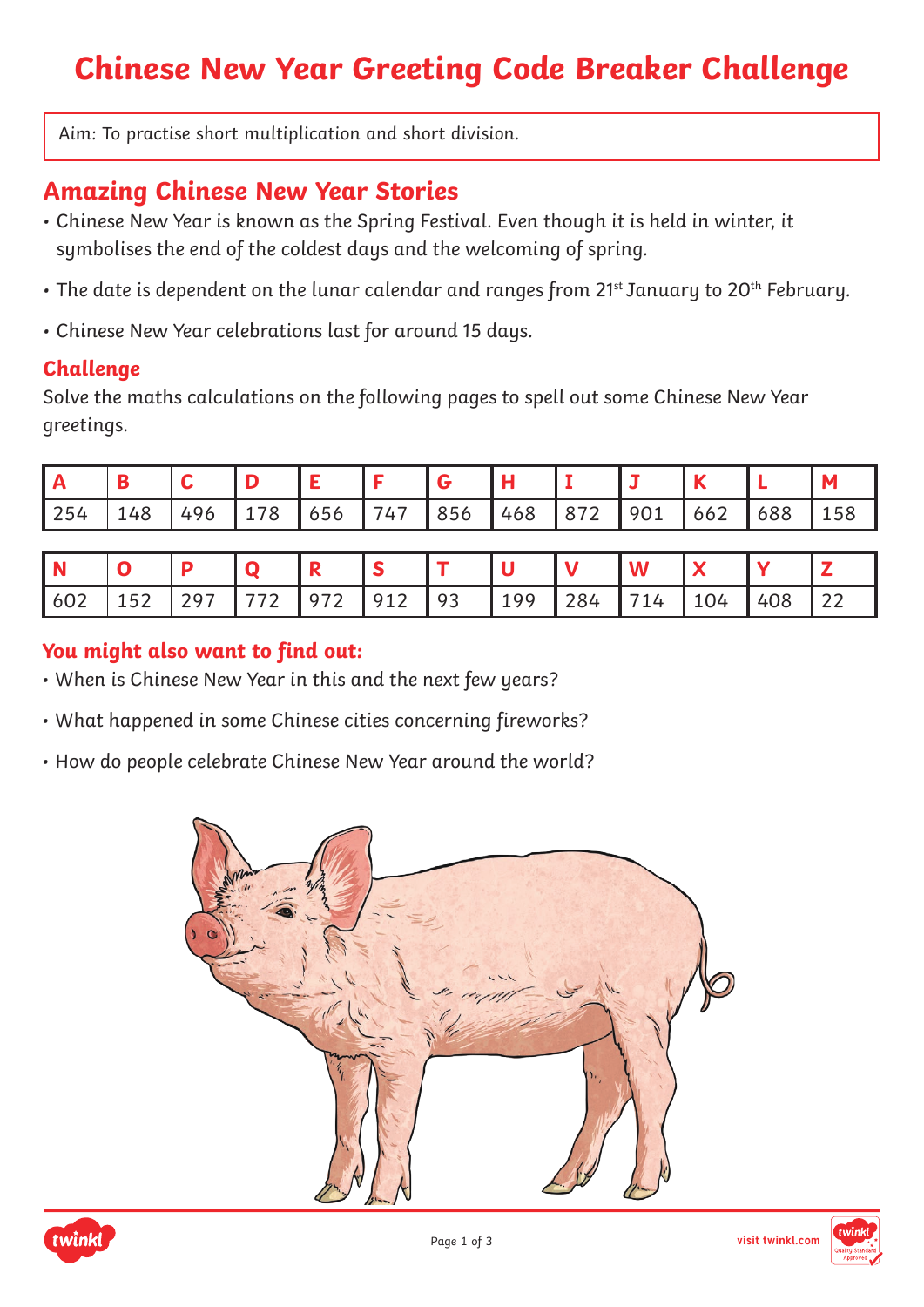## **Chinese New Year Greetings Code Breaker Challenge**

| 1.             | Answer | <b>Letter</b> |
|----------------|--------|---------------|
| $78 \times 6$  |        |               |
| $762 \div 3$   |        |               |
| $1188 \div 4$  |        |               |
| $99 \times 3$  |        |               |
| $102 \times 4$ |        |               |
| $86 \times 7$  |        |               |
| $164 \times 4$ |        |               |
| $238 \times 3$ |        |               |
| $3672 \div 9$  |        |               |
| $1968 \div 3$  |        |               |
| $1016 \div 4$  |        |               |
| $324 \times 3$ |        |               |

| 2.             | Answer | <b>Letter</b> |
|----------------|--------|---------------|
| $156 \times 3$ |        |               |
| 127 × 2        |        |               |
| $33 \times 9$  |        |               |
| $891 \div 3$   |        |               |
| $2448 \div 6$  |        |               |
| $152 \times 6$ |        |               |
| $2079 \div 7$  |        |               |
| $162 \times 6$ |        |               |
| $109 \times 8$ |        |               |
| $3010 \div 5$  |        |               |
| $214 \times 4$ |        |               |
| $83 \times 9$  |        |               |
| $82 \times 8$  |        |               |
| $304 \times 3$ |        |               |
| $465 \div 5$   |        |               |
| $5232 \div 6$  |        |               |
| $1704 \div 6$  |        |               |
| $1270 \div 5$  |        |               |
| 172 × 4        |        |               |

**Greeting:**



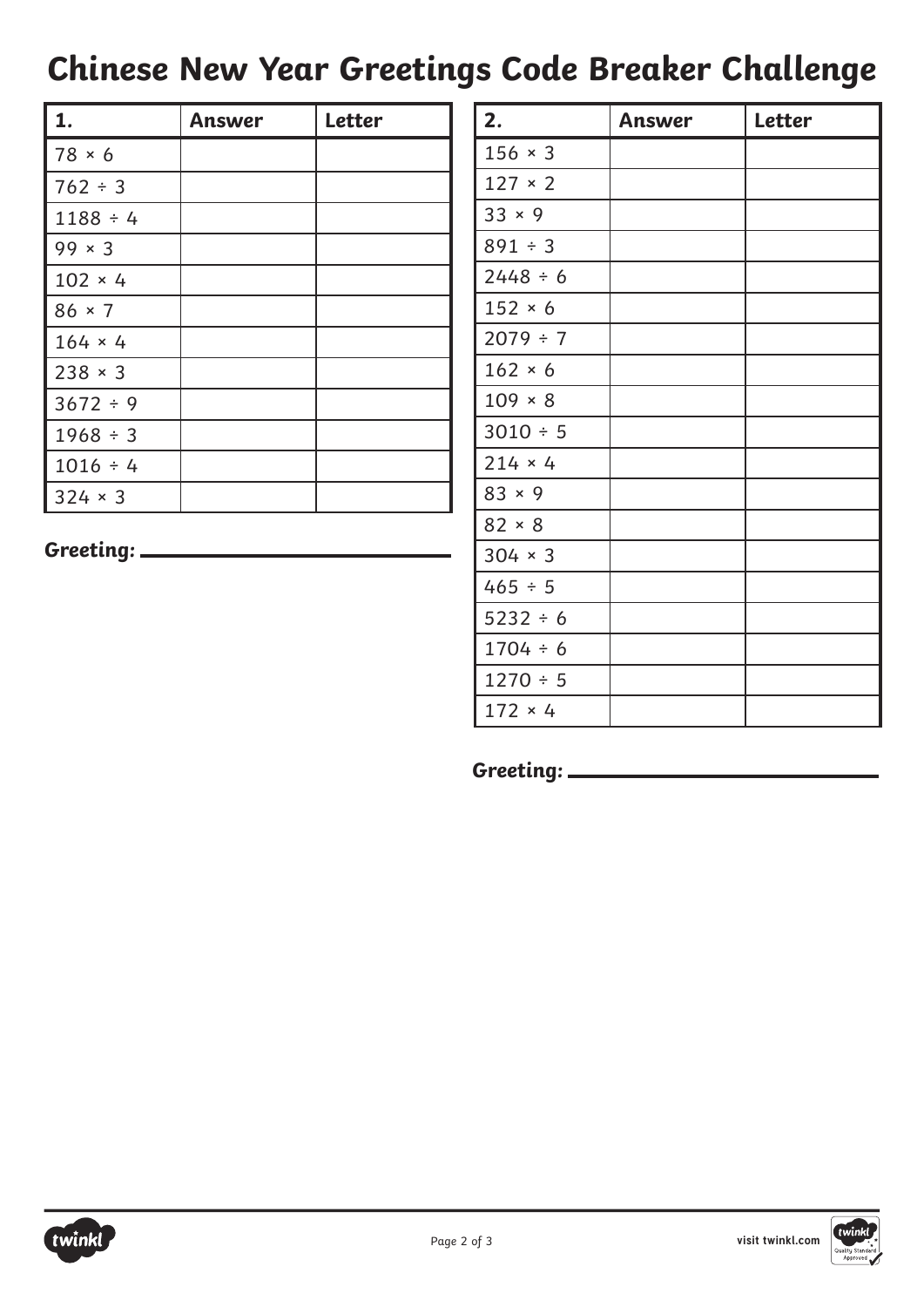# **Chinese New Year Greetings Code Breaker Challenge**

| 3.             | Answer | <b>Letter</b> |
|----------------|--------|---------------|
| $108 \times 9$ |        |               |
| $5904 \div 9$  |        |               |
| $2736 \div 3$  |        |               |
| $1485 \div 5$  |        |               |
| $4592 \div 7$  |        |               |
| $62 \times 8$  |        |               |
| 279 ÷ 3        |        |               |
| $5229 \div 7$  |        |               |
| $1194 \div 6$  |        |               |
| $6192 \div 9$  |        |               |
| $124 \times 4$ |        |               |
| $760 \div 5$   |        |               |
| $4214 \div 7$  |        |               |
| $3424 \div 4$  |        |               |
| $3888 \div 4$  |        |               |
| $1524 \div 6$  |        |               |
| $558 \div 6$   |        |               |
| $1592 \div 8$  |        |               |
| $344 \times 2$ |        |               |
| $2032 \div 8$  |        |               |
| 837 ÷ 9        |        |               |
| $218 \times 4$ |        |               |
| 1368 ÷ 9       |        |               |
| $4816 \div 8$  |        |               |
| $228 \times 4$ |        |               |
| $456 \div 3$   |        |               |
| $2408 \div 4$  |        |               |

| <b>Answer</b> | <b>Letter</b> |
|---------------|---------------|
|               |               |
|               |               |
|               |               |
|               |               |
|               |               |
|               |               |
|               |               |
|               |               |
|               |               |
|               |               |
|               |               |

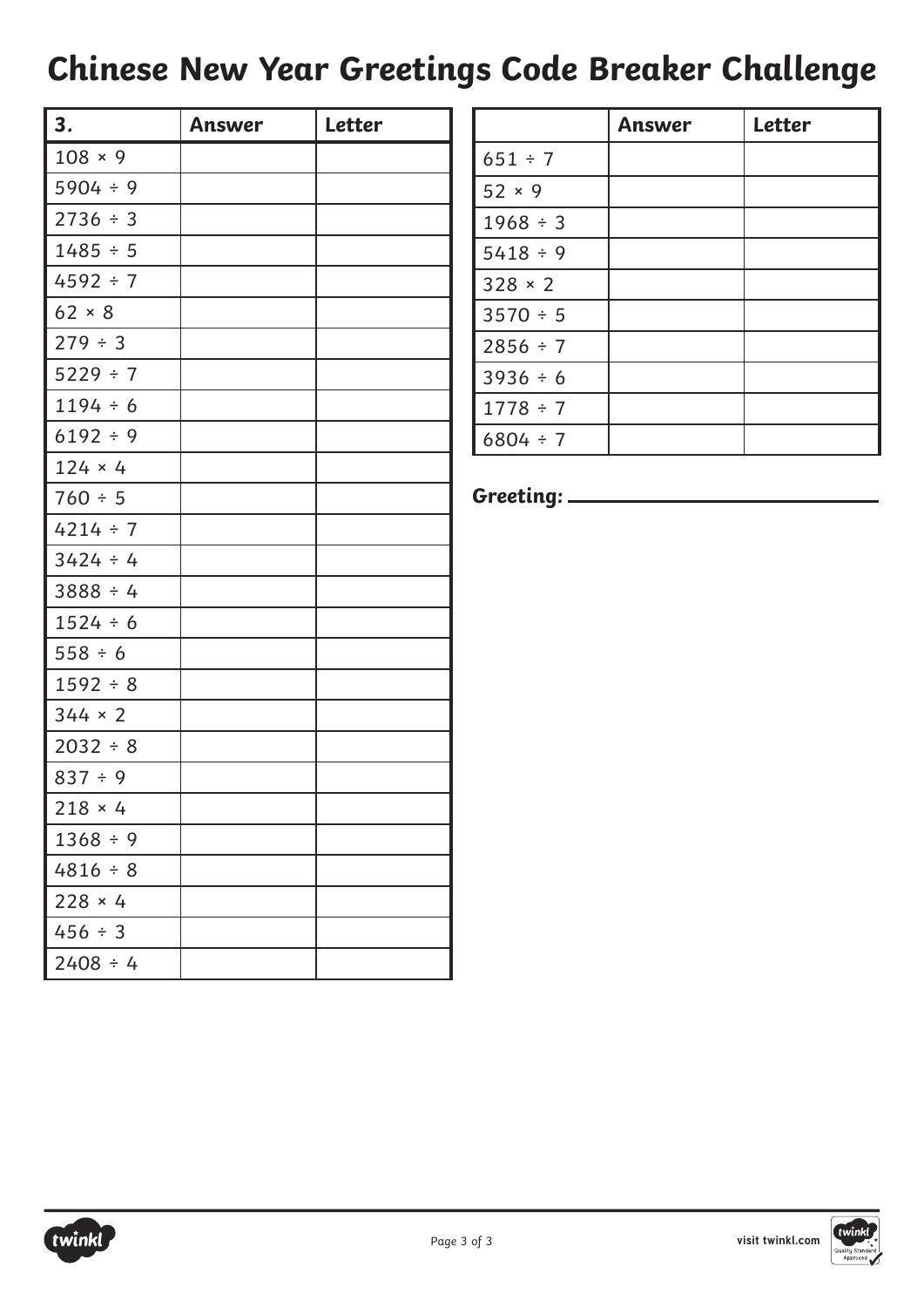### Chinese New Year Greetings Code Breaker Challenge **Answers**

| 1.             | Answer | <b>Letter</b> |
|----------------|--------|---------------|
| $78 \times 6$  | 468    | Н             |
| $762 \div 3$   | 254    | A             |
| $1188 \div 4$  | 297    | P             |
| $99 \times 3$  | 297    | P             |
| $102 \times 4$ | 408    | Υ             |
| $86 \times 7$  | 602    | N             |
| $164 \times 4$ | 656    | Е             |
| $238 \times 3$ | 714    | W             |
| $3672 \div 9$  | 408    | Υ             |
| $1968 \div 3$  | 656    | E             |
| $1016 \div 4$  | 254    | A             |
| $324 \times 3$ | 972    | R             |

**Greeting:**

| 2.             | Answer | <b>Letter</b> |
|----------------|--------|---------------|
| $156 \times 3$ | 468    | н             |
| 127 × 2        | 254    | A             |
| $33 \times 9$  | 297    | P             |
| $891 \div 3$   | 297    | P             |
| $2448 \div 6$  | 408    | Υ             |
| $152 \times 6$ | 912    | $\mathbf S$   |
| $2079 \div 7$  | 297    | P             |
| $162 \times 6$ | 972    | R             |
| $109 \times 8$ | 872    | 1             |
| $3010 \div 5$  | 602    | N             |
| $214 \times 4$ | 856    | G             |
| $83 \times 9$  | 747    | F             |
| $82 \times 8$  | 656    | Е             |
| $304 \times 3$ | 912    | S             |
| $465 \div 5$   | 93     | T             |
| $5232 \div 6$  | 872    | I             |
| $1704 \div 6$  | 284    | V             |
| $1270 \div 5$  | 254    | A             |
| $172 \times 4$ | 688    | L             |